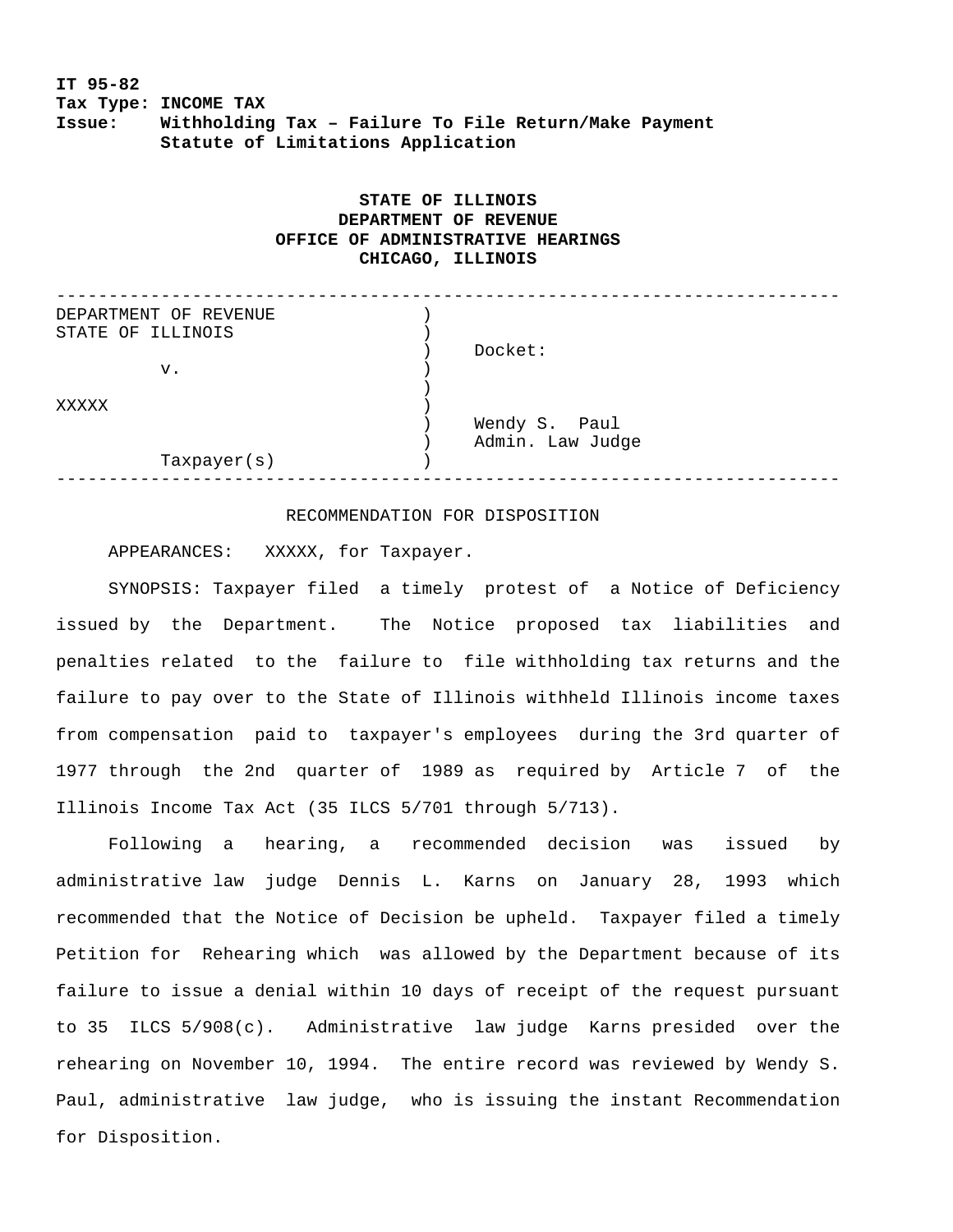The issues to be resolved are:

 (1) Whether taxpayer failed to file withholding tax returns and/or withhold and pay over to the State of Illinois amounts from compensation paid to its employees during the 3rd quarter of 1977 through the 2nd quarter of 1989, as required under Article 7 of the Illinois Income Tax Act;

 (2) Whether the Notice of Deficiency was barred by a statute of limitations.

FINDINGS OF FACT:

 1. A Notice of Deficiency was issued on January 16, 1992. (Dept. Ex. No. 4) 1

 2. Taxpayer filed a timely Protest on January 28, 1992. (Dept. Ex. No. 5)

 3. The Department's Notice proposed a tax liability of \$6,282.00 for failure to file withholding tax returns and withhold and pay over to the State of Illinois amounts from compensation paid to its employees during the 3rd quarter of 1977 through the 2nd quarter of 1989 as required under Article 7 of the Illinois Income Tax Act. The Notice additionally proposed penalties pursuant to 35 ILCS 5/1001, 5/1002(a), and 5/1005. (Dept. Ex. Nos. 4, 6)

 4. In its Protest, Taxpayer alleged that it had filed all required returns (Forms Il-941) but that it did not withhold Illinois income taxes due to "high exemption[s]". Taxpayer also alleged that it was relying upon an unidentified statute of limitations. (Dept. Ex. No. 5)

 5. During the 3rd quarter of 1977 through and including the 2nd quarter of 1989 the taxpayer was an employer required to withhold Illinois income taxes from the wages paid to its employees and to pay over the withheld amounts to the Illinois Department of Revenue. (Dept. Ex. No. 4, Tr. p.12)

 6. Taxpayer failed to file Illinois Withholding Tax Returns (IL-941s) for any of the quarters at issue. (Dept. Ex. No. 4, 8-11; Tr. pp.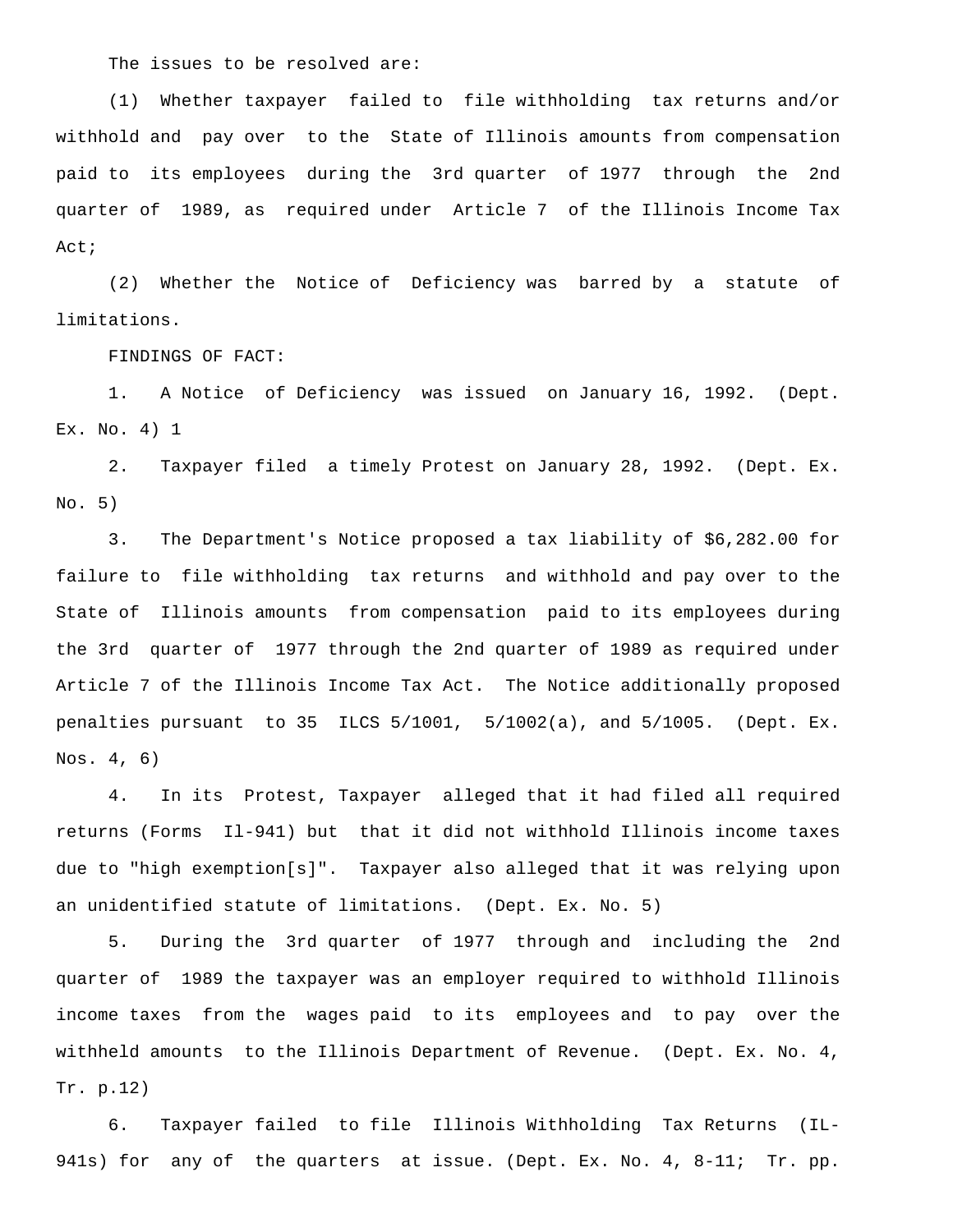12, 14, 18)

 7. Since no returns had been filed for the period in question, and since taxpayer did not respond to several requests by the Department for proof of filing and for information, the Department's auditor conducted an audit with the best available information, which consisted of information concerning taxpayer's federal withholding history for the quarters involved. (Tr. pp. 12-15)

 8. From the information obtained from the Internal Revenue Service, the Department determined that taxpayer had paid wages to its employees during the quarters at issue and had withheld federal income taxes therefrom, but that it had failed to withhold and/or pay over to the Department any Illinois income taxes. (Tr. pp. 12-15)

 9. From the information obtained from the Internal Revenue Service, the Department was able to determine the gross amount of wages paid per quarter, but was unable to determine the number of employees per quarter or the number of dependents for each employee. (Tr. p. 21)

 10. In determining the amounts which should have been withheld and paid over to the state, the Department's auditor multiplied the gross wages per calendar quarter by the tax rate, and she assumed that there was only a single employee per calendar quarter. For the several quarters for which there was no federal information, the auditor estimated the amount of wages based upon the prior and succeeding quarters. (Tr. pp. 23, 33)

 11. The audit methodology of the Department's auditor, which was based upon the best information available, was reasonable.

 12. There was no evidence to rebut taxpayer's evidence regarding the correct number of employees for 1980, 1981, 1982, 1983, 1984, 1986, 1987, 1988 and 1989, which consisted of copies of Forms W-2 allegedly filed by taxpayer with the Internal Revenue Service. (Taxpayer Exhibits C, D, E, F, G, I, J, K, and  $L$ )

13. For 1978, 1979, and 1985, taxpayer failed to present any evidence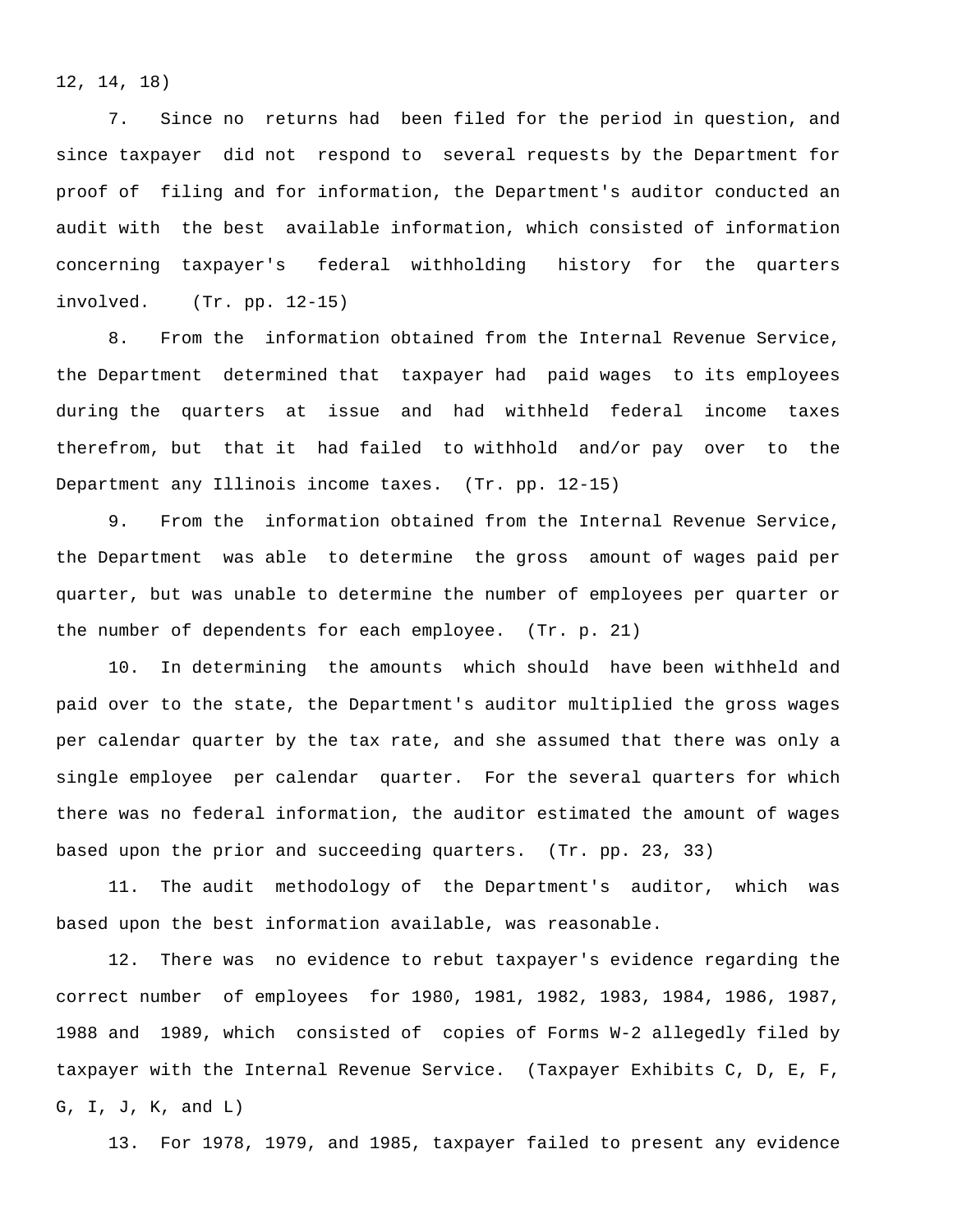regarding the correct number of employees and for these years, the Department's assumption that there was only a single employee for all of these years was reasonable as based upon the best available information.

14. Taxpayer did not introduce into evidence Forms W-3 or W-4.

 15. The penalties proposed by the Department were recommended because of taxpayer's failure to file returns, negligence and failure to pay in a timely manner pursuant to 35 ILCS 5/1001, 1002(a), and 1005. (Dept. Ex. No. 4)

 16. The amounts of wages paid as reflected on the Forms IL-941 and W-2 admitted as Taxpayer's Exhibits A through L coincided with the wage information which the Department obtained from the Internal Revenue Service, so that there is no dispute regarding the gross amount of wages paid during the audit period. (Taxpayer Ex. A through L; Tr. pp. 83-84)

 CONCLUSIONS OF LAW: On examination of the record established, taxpayer has failed to demonstrate by the presentation of testimony or through exhibits or argument, evidence sufficient to overcome the Department's prima facie case. Accordingly, by such failure, and under the reasoning given below, the assessments proposed in the Notice of Deficiency, as modified by the Department's Technical Support Unit, which findings are attached, must stand. In support thereof, the following conclusions are made:

 ISSUE #1 Taxpayer does not dispute its status as an employer required to file withholding tax returns. Taxpayer contends that the required returns (Forms IL-941) were timely filed for the quarters at issue but that, because of the number of employees and the number of personal exemptions and deductions those employees were entitled to claim, the returns correctly reflected no withholding tax liability.

 The Notice of Deficiency is prima facie correct so long as its proposed adjustments meet some minimum standard of reasonableness. Vitale v. Illinois Department of Revenue, 118 Ill. App. 3d 210 (3rd Dist. 1983).

A taxpayer cannot overcome the Department's prima facie case merely by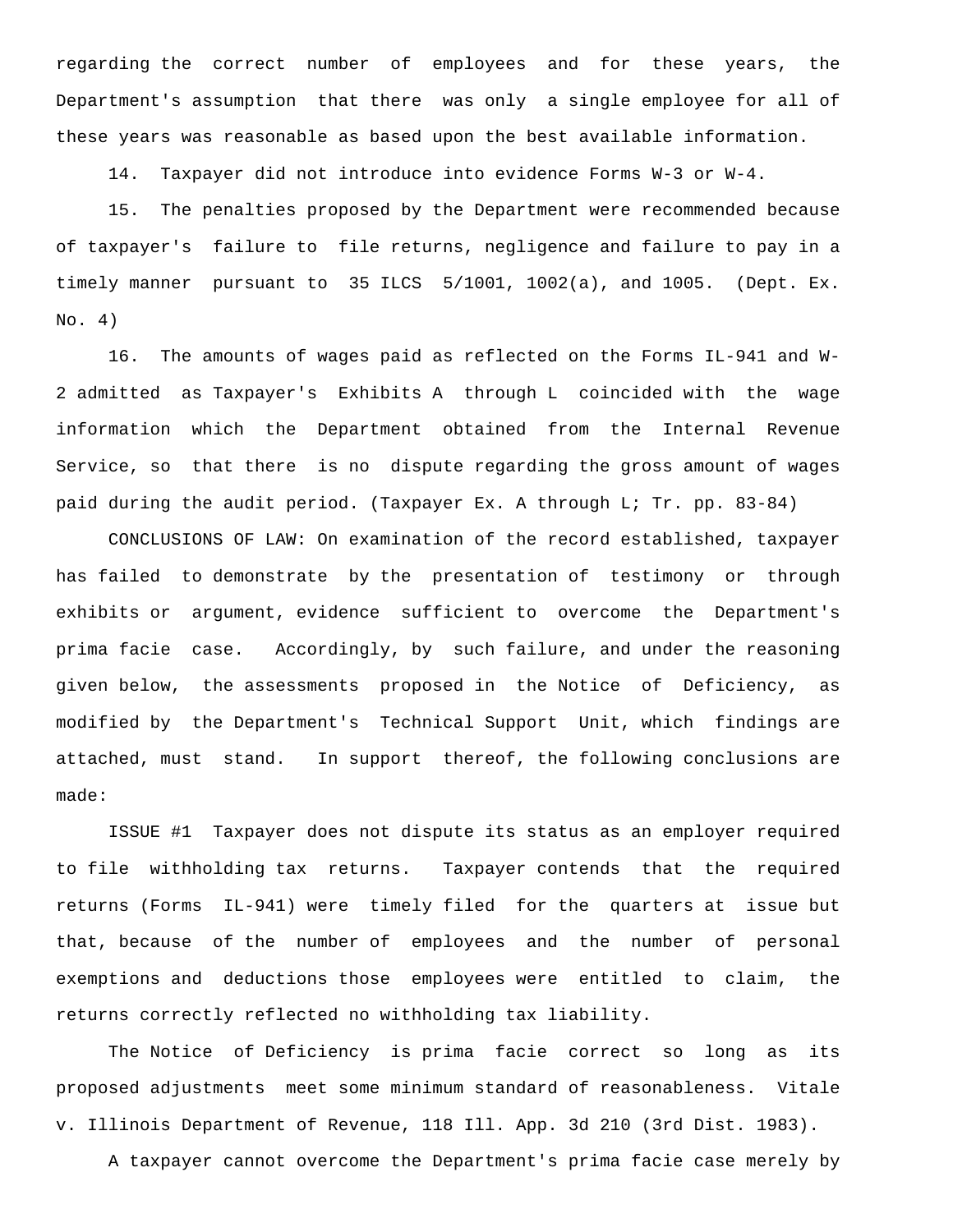denying the accuracy of its assessments. (Smith v. Department of Revenue, 143 Ill. App. 3d 607 (5th Dist. 1986); Puleo v. Department of Revenue, 117 Ill. App. 3d 260 (4th Dist. 1983); Masini v. Department of Revenue, 60 Ill. App. 3d 11 (1st Dist. 1978)) The taxpayer must present evidence which is consistent, probable, and identified with its books and records. Fillichio v Department of Revenue, 15 Ill. 2d 327 (1958). Here, except as to the number of employees as reflected on the Forms W-2, taxpayer's books and records were insufficient to overcome the Department's prima facie case.

 Where, as here, the taxpayer fails to file a tax return, the Department shall determine the amount of tax due according to its best judgement and information, which amount so fixed by the Department shall be prima facie correct and shall be prima facie evidence of the correctness of the amount of tax due. 35 ILCS 5/904(b). The Department's audit methodology, which relied upon information provided to it by the Internal Revenue Service, in the absence of any returns or other documentation provided by taxpayer, was reasonable.

 On the issue of whether Illinois withholding returns (Forms IL-941) were ever filed, taxpayer's accountant testified only that he prepared the returns, but not that they had been filed. XXXXX, taxpayer's president, testified that he filed the returns by mailing them after meeting with the accountant. (Tr. p. 73). Taxpayer failed to produce, however, any corroborating proof that such returns were mailed, such as proof of mailing by the United States Post Office. See 5 ILCS 70.1.25(2) The thrust of Mr. XXXXX's testimony was that it was his usual procedure to meet with the accountant every calendar quarter, and that he would sign and mail all of the various returns prepared by the accountant, which included federal withholding returns as well as corporate and personal income tax returns and sales tax returns. (Tr. 73) It was undisputed that taxpayer's federal withholding tax returns for the quarters at issue had been filed. (Tr. 12- 15) Since Mr. XXXXX was not fluent in English and could not read or write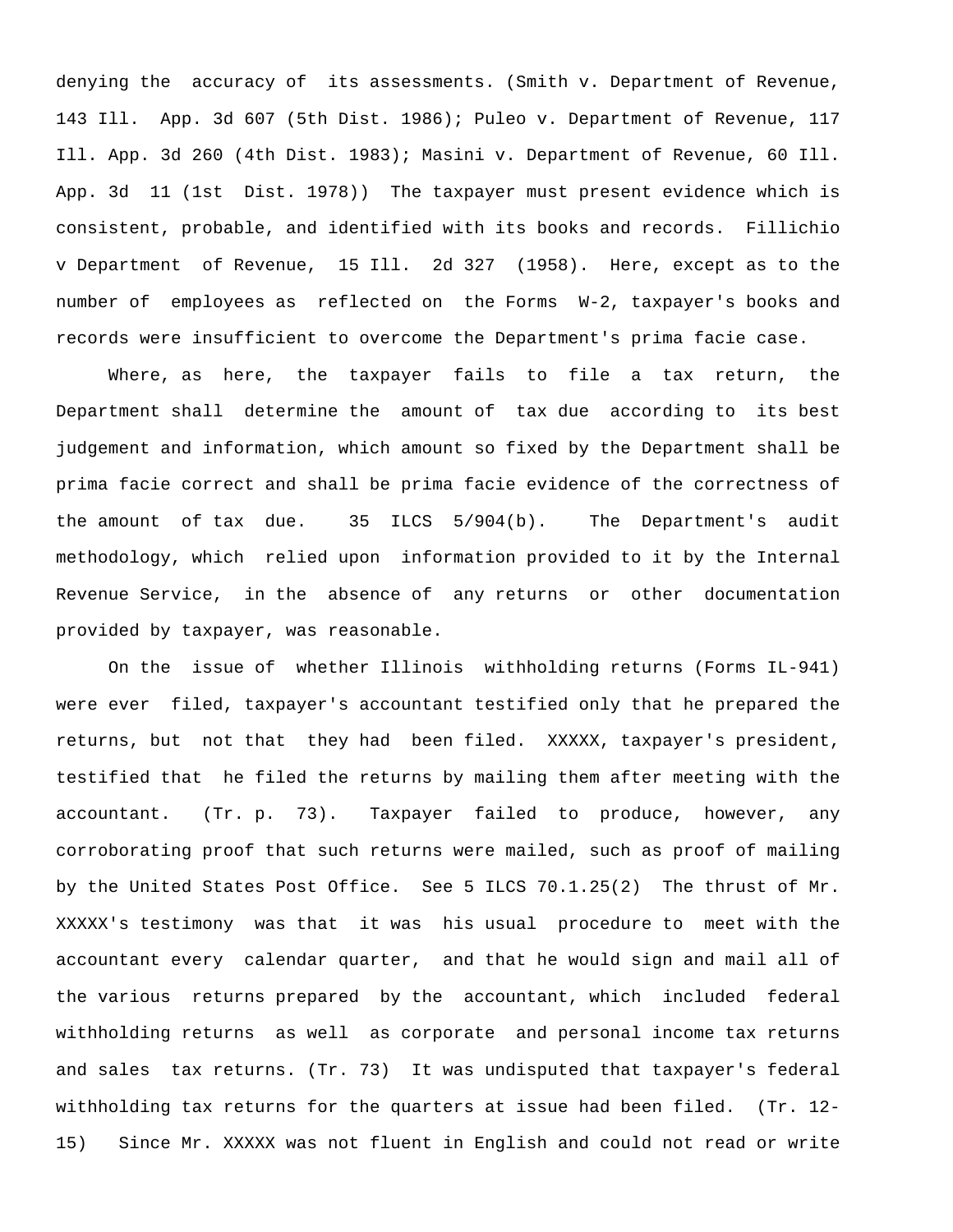(Tr. 77), his testimony that the state withholding tax returns were filed is questionable, since he would have had no way of distinguishing such returns from the federal withholding or any other returns. Taxpayer's weak evidence as to filing was rebutted by the Department's evidence that, according to its computerized records, there was no record of filing, and that not even one of the 48 returns allegedly mailed had been received by the Department. Nor did the Department have a W-3 on file for taxpayer. Further, in November and December, 1989, the Department had sent taxpayer several notices regarding the lack of any record of withholding returns having been filed (Dept. Ex. No. 9, 10), which probably not coincidentally coincided with the time that the Department's records reflected the beginning of a filing history for taxpayer. (Tr. 79-81)

 Taxpayer also contends that it had no withholding tax liability until 1989 because of the number of employees and the number of personal exemptions and deductions those employees were entitled to claim under 35 ILCS 5/702, both of which, if proved, would tend to reduce or eliminate taxpayer's withholding tax liability. Regarding this contention, taxpayer introduced into evidence Forms W-2 which were allegedly prepared by its accountant and filed federally. Although never produced by taxpayer until the hearing, this proof as to the number of employees per quarter was unrebutted by the Department. The gross wages reflected on these forms coincided with the gross wages contained in the information which the Department's auditor received from the Internal Revenue Service. Unlike the taxpayer's alleged proof of filing of the Forms IL-941, which was rebutted by the Department's evidence of non-filing, taxpayer's proof regarding the number of employees, as set out in the Forms W-2, was uncontradicted.

 The Department's auditor's methodology for computation of the deficiencies, which was conducted without the benefit of any documentation supplied by taxpayer, despite several requests therefor by the Department, was reasonable at the time the audit was conducted. However, in light of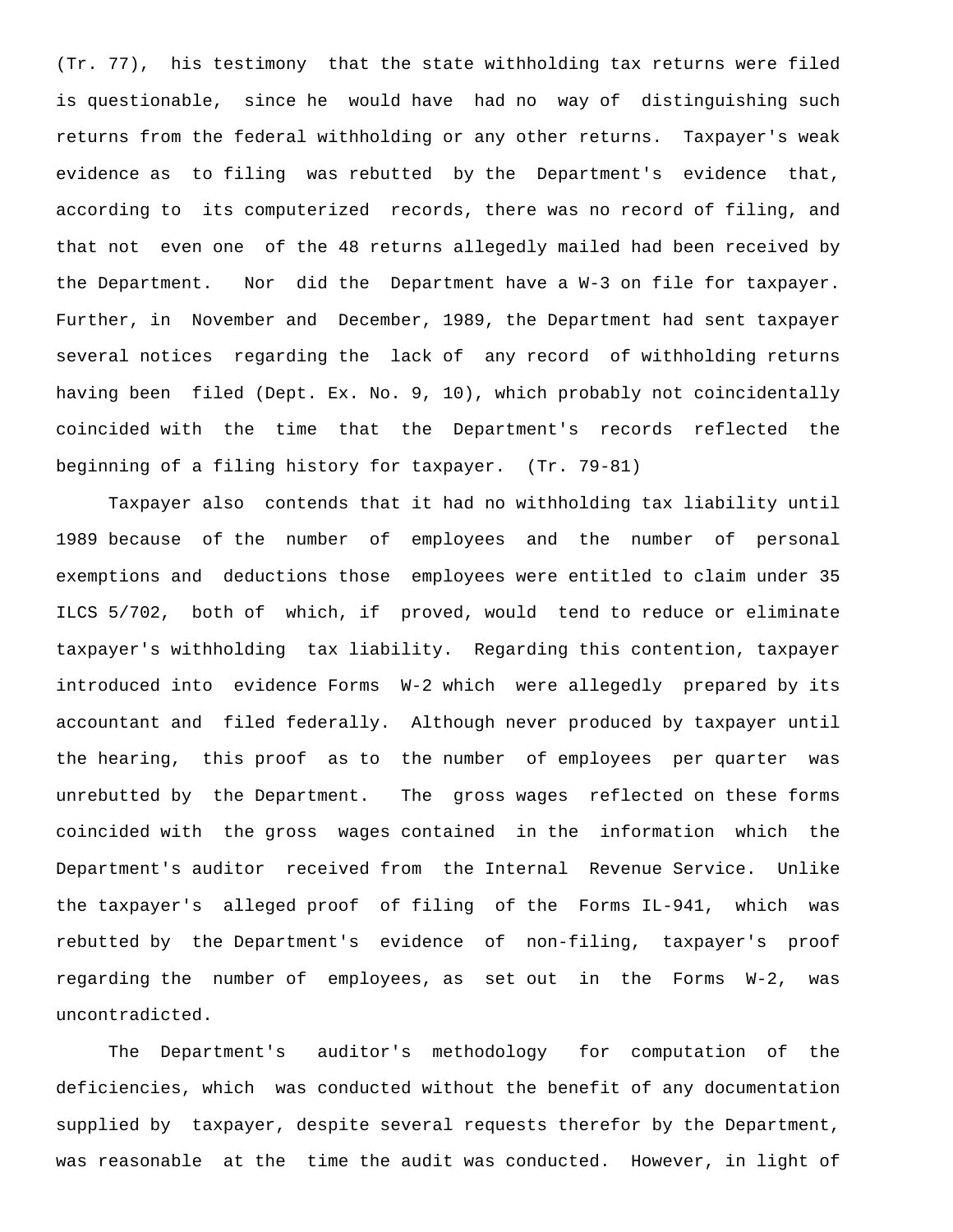the W-2s produced at the hearing, the auditor's original computations should be adjusted to account for the information contained in the Forms W-2.

 There should be a further modification to the original audit findings in order to provide for one personal exemption for every employee, since this is allowed by statute (35 ILCS 5/702) and since this was not done in the original audit (Tr. 86).

 On the other hand, there should be no modification or adjustment to the auditor's original computations for deductions under 35 ILCS 5/702, as there was no competent proof on this issue. When a taxpayer claims that it is exempt from a particular tax, or where it seeks to take advantage of deductions or credits allowed by statute, the burden of proof is on the taxpayer, as deductions and exemptions are privileges created by statute as a matter of legislative grace. Bodine Electric Co. v. Allphin (1980), 81 Ill. 2d 502, 410 N.E.2d 828; Balla v. Department of Revenue, 96 Ill.App.3d 293 (1st Dist, 1981) Here, there was not even any testimony with regard to the number of deductions to which each employee was entitled and, more importantly, no documentation, such as federal or state withholding exemption certificates (Forms W-4), which would have conclusively established the issue, and which were records that were within taxpayer's control and which taxpayer was required to keep. 35 ILCS 5/501; 86 Admin. Code ch. I, Sec. 100.7110.

 In its protest, Taxpayer did not address the issue of the penalties proposed pursuant to 35 ILCS 5/1001 and 5/1002 and the record contains no evidence to overcome the Department's prima facie case or to provide a basis for the abatement of such penalties.

 Except for the necessary modifications referred to above, relating to the number of employees and an allowance of one personal exemption for every employee, taxpayer has failed to present sufficient evidence to overcome the Department's prima facie case and the auditor's computations